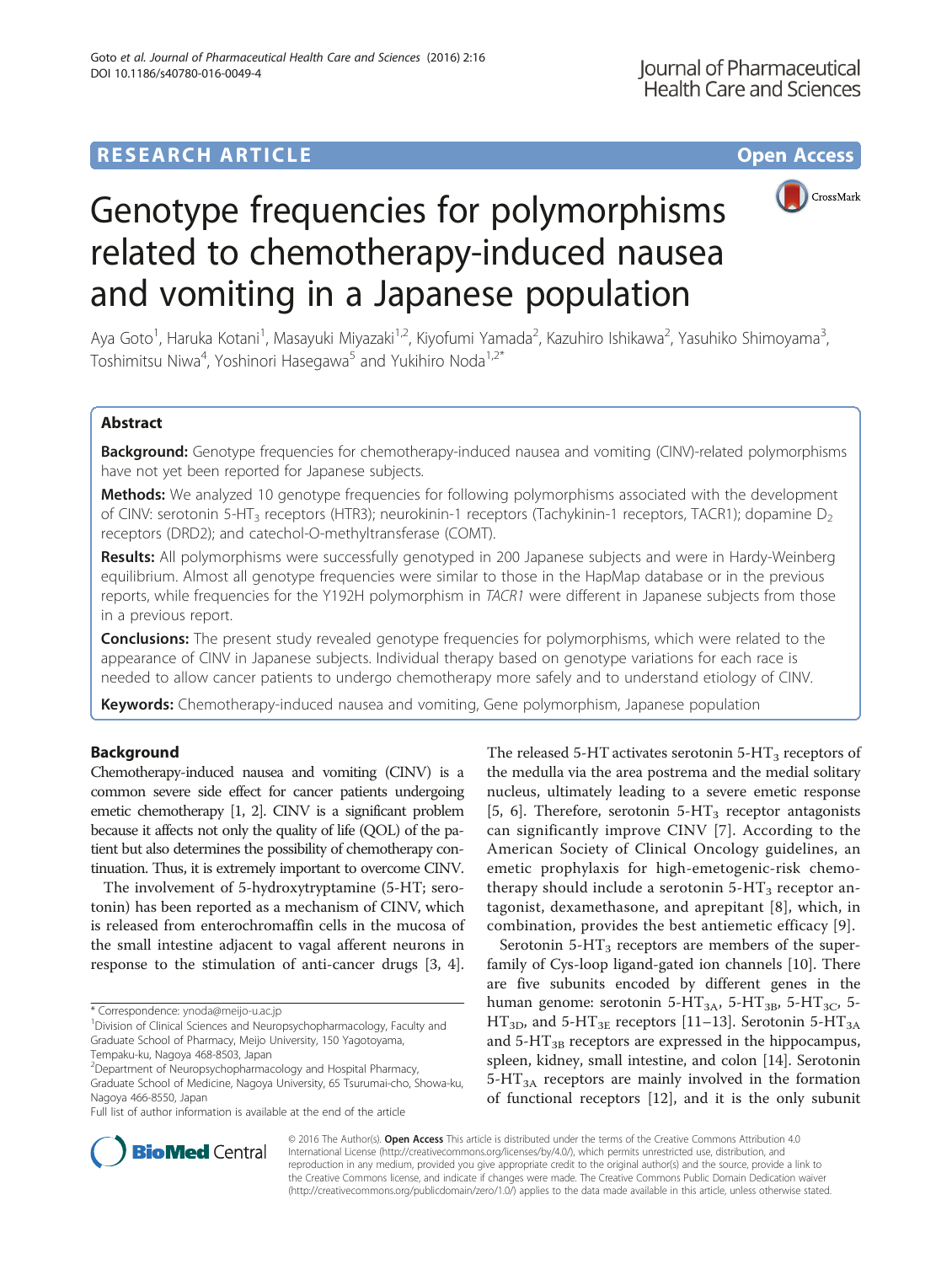capable of forming functional homopentameric receptors [[15](#page-5-0)]. The other subunits form functional receptors only when their receptor is co-expressed with serotonin 5-HT<sub>3A</sub> receptors [\[16](#page-5-0)–[18\]](#page-5-0).

CINV can also occur via other physiological neurotransmitters, including substance P [[19](#page-5-0)], neurokinin-1 (NK-1) [[20](#page-5-0), [21\]](#page-5-0), dopamine [\[21\]](#page-5-0), and catechol-O-methyltransferase (COMT) [[22](#page-5-0)]. Substance P is a member of the neurokinin family of peptides, which includes NK-1. NK-1 receptors (Tachykinin-1 receptors; TACR1) are located in the gut, the area postrema, and the nucleus tractus solitaries [[4](#page-5-0)]. NK-1 exerts its biological effects by acting in the vomiting center in central NK-1 receptors. Thus, NK-1 receptor antagonists have recently been recommended when starting chemotherapy. The COMT enzyme modulates neurotransmission by metabolizing dopamine, which is known to play a role in the development of nausea and vomiting. Dopamine  $D_2$  receptor blockade in the area postrema and the vomiting center has an antiemetic effect. Thus, it is expected that polymorphisms of the COMT would have effects on dopamine-related pathogenesis, treatment, and adverse events [\[22\]](#page-5-0).

Despite improvements in antiemetic treatment with serotonin  $5-HT_3$  receptor antagonists, a considerable number of patients still suffer from CINV. Of patients that received an emetic prophylaxis, 20–38 % and 50– 60 % showed delayed nausea and vomiting reactions, respectively [\[2](#page-5-0), [23](#page-5-0)]. One potential reason for this effect is due to individual genetic differences in the function of their receptors and enzymes. Polymorphisms in their genes could serve as a predictive factor for CINV in patients undergoing moderately emetogenic chemotherapy [[24\]](#page-5-0), although there have been no reports confirming this genetic variation in a Japanese cancer patients. In this study, therefore, we analyzed genotype frequencies for polymorphisms of the HTR3, TACR1, DAD2, and COMT genes in Japanese subjects, which are associated with the development of CINV.

## Methods

## Study population

Japanese subjects, who presented at the Preventive Health Service Department of Nagoya University Hospital to have a physical checkup were recruited for this study. The sample of 200 subjects was recruited randomly from unrelated healthy individuals (average age: 49.9 years; range: 25–89 years) of which 125 were male and 75 were female, under institutionally approved internal review board protocols, with informed consent. This study was approved by the ethics committee of Nagoya University Graduate School of Medicine. This study was also performed according to Good Clinical Practice guidelines. The written informed consent documents were obtained from all subjects.

#### DNA isolation

Genomic DNA was extracted from peripheral blood using QIAamp® DNA Blood Mini Kit (QIAGEN; Valencia, CA, USA) following the manufacturer's spin protocol instructions. Purified genomic DNA adjusted to a concentration of 10 ng/μL was stored at −30 °C until analysis.

#### Target gene polymorphisms

We analyzed the following 10 gene polymorphisms, which are known to be closely related to CINV (Fig. [1\)](#page-2-0).

- 1) Serotonin 5-HT<sub>3</sub> receptor genes: HTR3A (GenBank accession no. DQ050460) and HTR3B (DQ050462) in chromosome 11 (11q23.1), and HTR3C (AF459285) in chromosome 3 (3q27). We analyzed the untranslated region of HTR3A (rs1062613) [[25\]](#page-5-0), the exon regions of HTR3B (rs1176744 and Ala223Thr) [[25,](#page-5-0) [26](#page-5-0)], the promoter region of HTR3B (−100\_-102AAG deletion) [[25\]](#page-5-0), and the exon region of HTR3C (rs6766410) [[24\]](#page-5-0).
- 2) NK-1 receptor genes: TACR1 (AY420417) in chromosome 2 (2p13.1-p12). We analyzed the exon regions of TACR1 (Y192H and rs17838409).
- 3) Dopamine  $D_2$  receptor genes: *DRD2* (AY418851) in chromosome 11 (11q22-23). We analyzed the exon region (rs6277) and the intron region (rs1076560).
- 4) COMT gene: COMT (DQ040245) in chromosome 22. We analyzed the exon region (rs4680) [[22\]](#page-5-0).

#### **Genotyping**

Determination of allele variations among subjects was performed using the TaqMan® allelic discrimination assay (TaqMan® 5′-exonuclease allelic discrimination assay; Applied Biosystems; Foster City, CA, USA). The polymerase chain reaction (PCR) mixture contained 1 μL of genomic DNA, fluorescence probes (TaqMan® 20 $\times$ , 40 $\times$ , and 80 $\times$  probes; Applied Biosystems), 2 $\times$ TaqMan® Universal PCR Master Mix (Applied Biosystems), and distilled water (Wako; Tokyo, Japan) up to a total 10 μL volume in a 96-well microplate. Gene fragments were amplified by PCR using the Applied Biosystems Real-time PCR System. Amplification conditions were as follows: initial denaturation for 10 min at 95 °C, followed by 50 cycles of denaturation at 92 °C for 15 s, and annealing and extension at 58 °C for 1 min.

#### Deletion mutation screening

Deletion mutation screening was conducted by direct sequencing analysis. PCRs comprised 1 μL of DNA in the presence of 10× Buffer (TaKaRa; Shiga, Japan), dNTP (2.5 mM dNTPmix; TaKaRa), 20 μM forward/reverse primer (AAG deletion R/F; Rikaken; Nagoya, Japan), and rTagDNA polymerase (TaKaRa). The PCR mixture was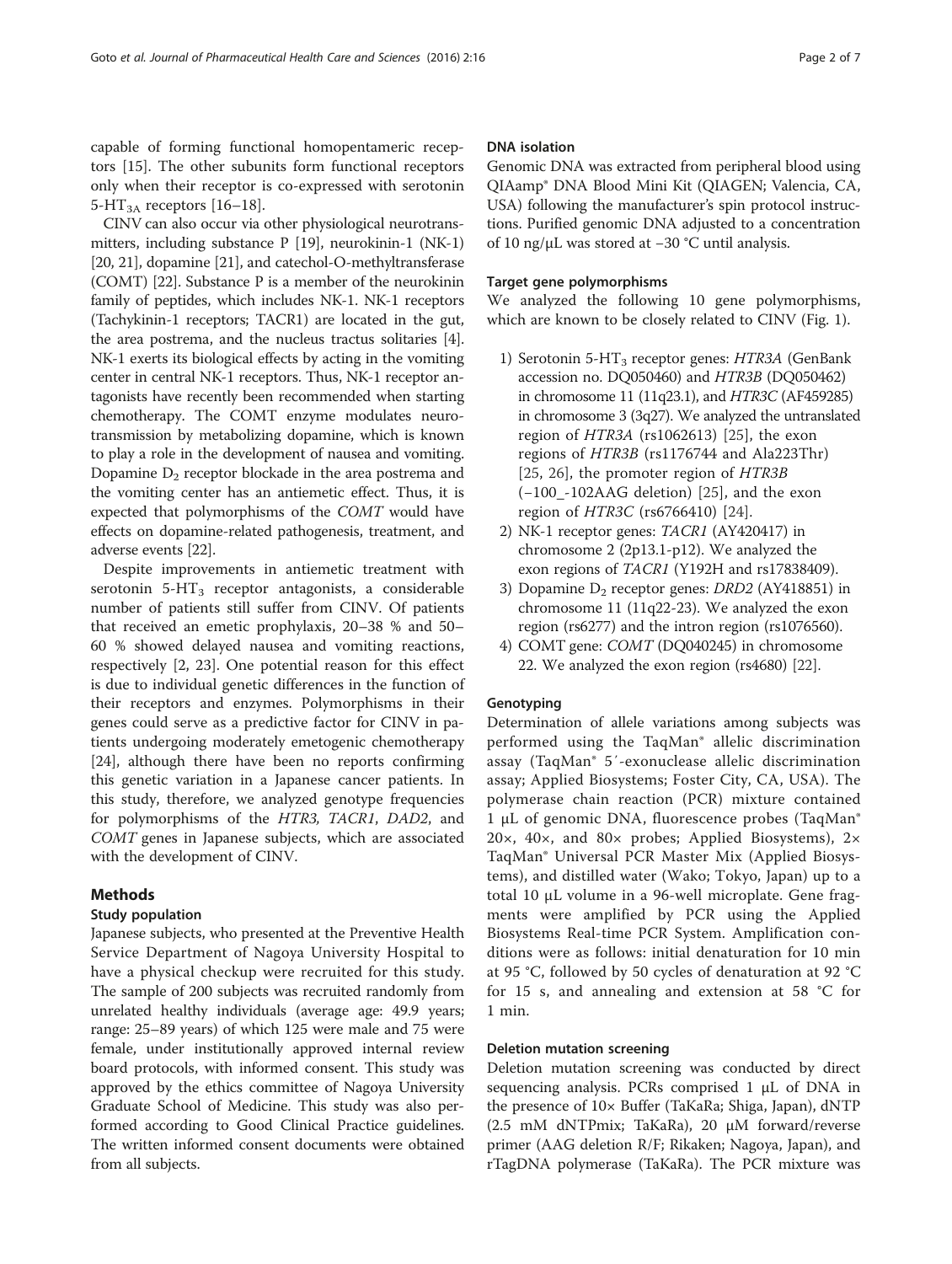<span id="page-2-0"></span>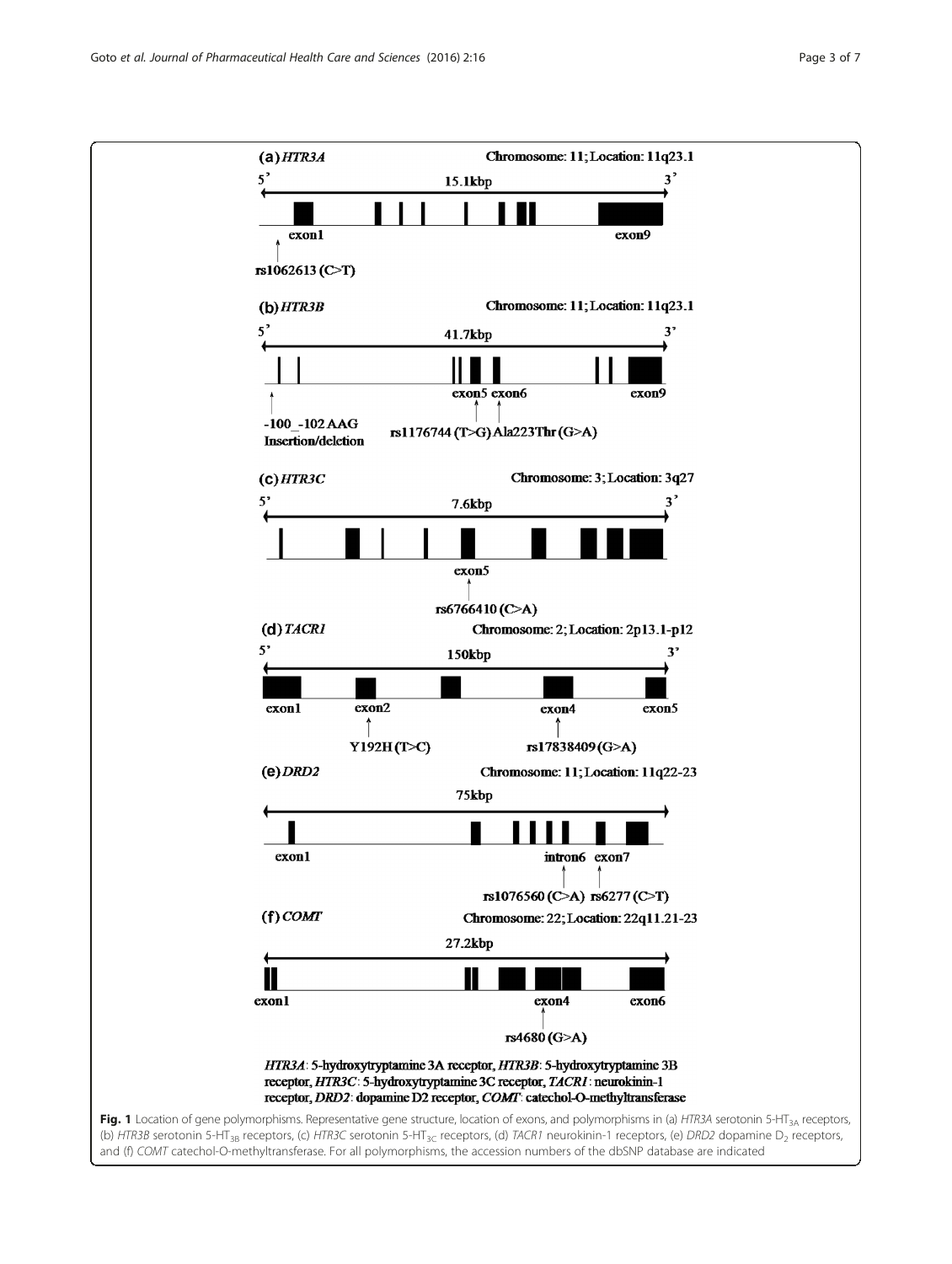amplified with PCR Thermal Cycler Dice® Standard (TaKaRa). The conditions of amplification were 94 °C for 1 min; 40 cycles of 94 °C for 30 s, 55 °C for 30 s, and elongation at 74 °C for 1 min; 1 cycle at 72 °C for 7 min. PCR products were purified from the reaction mixture using distilled water. Cycle sequencing was performed using the Big Dye® Terminator v1, Cycle Sequence Kit (Applied Biosystems) up to 20 μL, and then cleaning step and loaded onto an ABI PRISM<sup>®</sup> 310 Genetic Analyzer sequencer (Applied Biosystems).

#### Statistical analysis

Hardy-Weinberg equilibrium testing was performed using Haploview 4.1 software.

# Results

The genotype and allele frequencies of the polymorphisms are shown in Table 1.

# The major alleles

The major alleles were as follows: the C allele for HTR3A ( $rs1062613$ ), the T and G alleles for  $HTR3B$  ( $rs1176744$ ) and Ala223Thr), the A allele for HTR3C (rs6766410), the T and G alleles for TACR1 (Y192H and rs17838409), the C allele for DRD2 (rs6277 and rs1076560), and the G allele for COMT (rs4680).

#### Genotype frequencies of serotonin  $5-HT<sub>3</sub>$  receptors

The genotype frequencies of serotonin  $5-HT_3$  receptors were as follows. For HTR3A (rs1062613), the C/C, C/T, and T/T genotype frequencies were 75.0 %  $(n = 150)$ , 24.0 % ( $n = 48$ ), and 1.0 % ( $n = 2$ ), respectively. For  $HTR3B$  (rs1176744), the T/T, T/G, and G/G genotype frequencies were 51.5 % ( $n = 102$ ), 41.9 % ( $n = 83$ ), and

| Table 1 Genotype distribution |  |
|-------------------------------|--|
|-------------------------------|--|

6.6 %  $(n = 13)$ , respectively. For HTR3B (Ala223Thr), the G/G, G/A, and A/A genotype frequencies were 100 %  $(n = 200)$ , 0 %  $(n = 0)$ , and 0 %  $(n = 0)$ , respectively. For HTR3C (rs6766410), the A/A, A/C, and C/C genotype frequencies were 41.4 % ( $n = 79$ ), 42.4 % ( $n = 81$ ), and 16.2 % ( $n = 31$ ), respectively.

On the other hand, for HTR3B (−100\_-102AAG deletion) ( $n = 127$ ; 73 subjects not detected), the frequencies of insertion/insertion, insertion/deletion, and deletion/ deletion mutations were 74.0 % ( $n = 94$ ), 21.3 % ( $n = 27$ ), and 4.7 % ( $n = 6$ ), respectively.

#### Genotype frequencies of NK-1 receptors

The genotype frequencies of NK-1 receptors were follows. For TACR1 (Y192H), the T/T, T/C, and C/C genotype frequencies were 100 % ( $n = 200$ ), 0 % ( $n = 0$ ), and 0 % ( $n = 0$ ), respectively. For *TACR1* (rs1738409), the G/ G, G/A, and A/A genotype frequencies were 100 % ( $n =$ 200), 0 % ( $n = 0$ ), and 0 % ( $n = 0$ ), respectively.

#### Genotype frequencies of dopamine  $D_2$  receptors and COMT

The dopamine-related genotype frequencies were follows. For DRD2 (rs6277), the C/C, C/T, and T/T genotype frequencies were 89.5 % ( $n = 179$ ), 10.5 % ( $n = 21$ ), and 0 %  $(n = 0)$ , respectively. For *DRD2* (rs1076560), the C/C, C/A, and A/A genotype frequencies were 38.0 % ( $n = 76$ ), 47.5 % ( $n = 95$ ), and 14.5 % ( $n = 29$ ), respectively. For  $COMT$  (rs4680), the G/G, G/A, and A/A genotype frequencies were 44.6 % ( $n = 88$ ), 43.2 % ( $n = 85$ ), and 12.2 %  $(n = 24)$ , respectively.

#### Minor allele frequencies (MAFs)

The MAFs were as follows: 0.13 for  $rs1062613$  ( $n = 200$ ), 0.28 for rs1176744 ( $n = 198$ ; 2 subjects not detected), 0.37 for rs6766410  $(n = 191; 9$  subjects not detected),

| No.            | Gene               | Localization | SNP                              | Exchange | N   | Genotype frequencies (%) |           |           | MAF                      | <b>HWE</b>               |
|----------------|--------------------|--------------|----------------------------------|----------|-----|--------------------------|-----------|-----------|--------------------------|--------------------------|
|                |                    |              |                                  |          |     | $-/-$                    | $+/-$     | $+/-$     |                          |                          |
|                | HTR <sub>3</sub> A | $5'$ UTR     | rs1062613                        | C > T    | 200 | 150 (75.0)               | 48 (24.0) | 2(1.0)    | 0.13                     | 0.64                     |
| 2              | HTR3B              | Promotor     | -100 -102 AAG insertion/deletion | delAAG   | 127 | 94 (74.0)                | 27(21.3)  | 6(4.7)    | $\overline{\phantom{a}}$ |                          |
| 3              |                    | Exon 5       | rs1176744                        | T > G    | 198 | 102(51.5)                | 83 (41.9) | 13(6.6)   | 0.28                     | 0.62                     |
| $\overline{4}$ |                    | Exon 6       | Ala223Thr                        | G > A    | 200 | 200 (100)                | 0(0)      | 0(0)      | 0                        | $\overline{\phantom{a}}$ |
| 5              | HTR3C              | Exon 5       | rs6766410                        | A > C    | 191 | 79 (41.4)                | 81 (42.4) | 31(16.2)  | 0.37                     | 0.80                     |
| 6              | TACR1              | Exon 2       | Y192H                            | T > C    | 200 | 200 (100)                | 0(0)      | 0(0)      | 0                        | $\overline{\phantom{a}}$ |
| 7              |                    | Exon 4       | rs17838409                       | G > A    | 200 | 200 (100)                | 0(0)      | 0(0)      | 0                        |                          |
| 8              | DRD <sub>2</sub>   | Exon 7       | rs6277                           | C > T    | 200 | 179 (89.5)               | 21(10.5)  | 0(0)      | 0.06                     | 0.98                     |
| 9              |                    | Intron 6     | rs1076560                        | C > A    | 200 | 76 (38.0)                | 95 (47.5) | 29(14.5)  | 0.38                     | 1.00                     |
| 10             | <b>COMT</b>        | Exon 4       | rs4680                           | G > A    | 197 | 88 (44.6)                | 85 (43.2) | 24 (12.2) | 0.34                     | 0.87                     |

HWE Hardy-Weinberg equilibrium, MAF minor allele frequency, HTR3A serotonin 5-HT<sub>3A</sub> receptors, HTR3B serotonin 5-HT<sub>3B</sub> receptors, HTR3C serotonin 5-HT<sub>3C</sub> receptors, TACR1 tachykinin-1 receptors, DRD2 dopamine D<sub>2</sub>receptors, COMT catechol-O-methyltransferase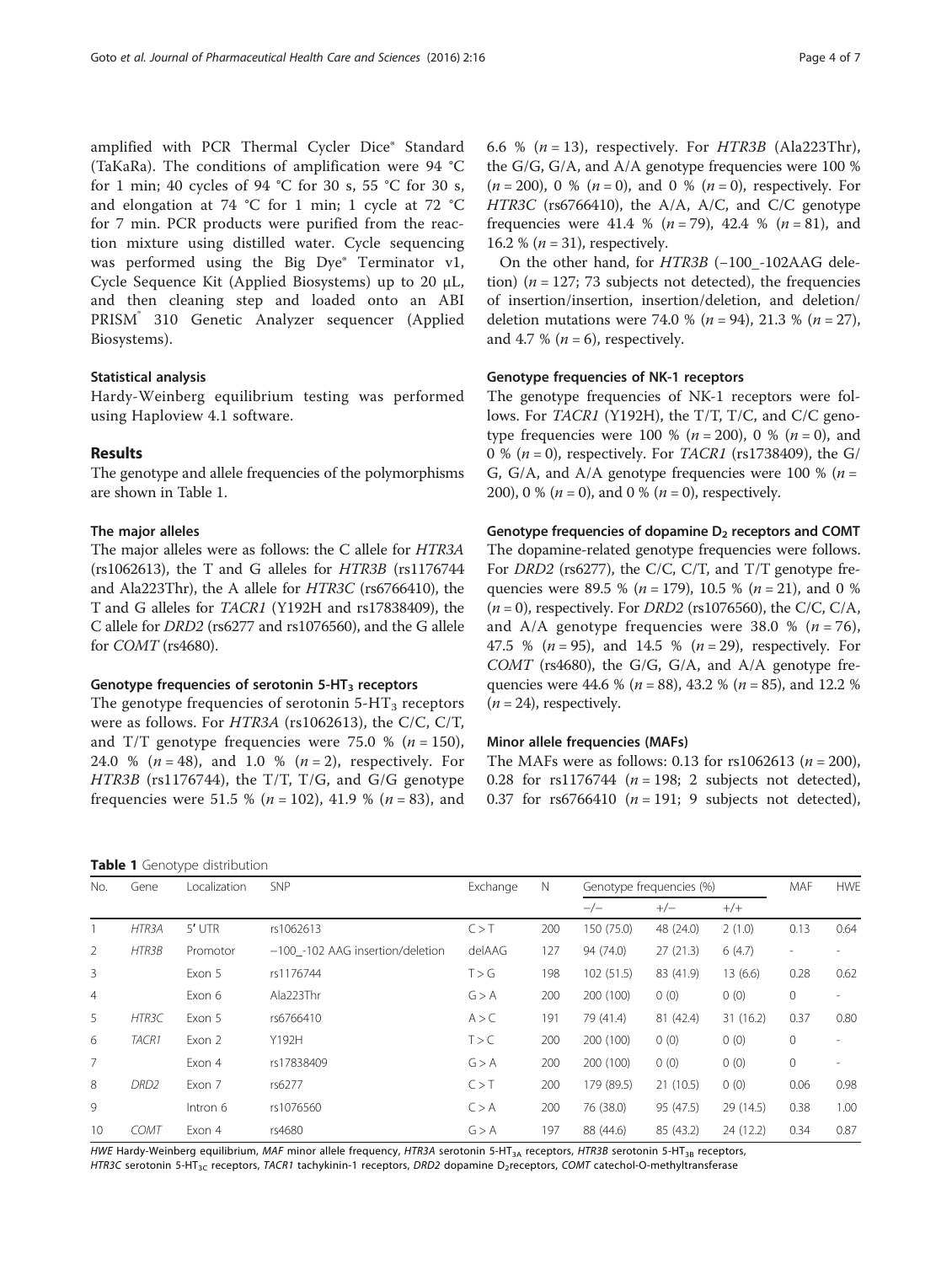# **Discussions**

We investigated genotype frequencies for polymorphisms related to the appearance of CINV in a Japanese population. HTR3B (Ala223Thr) and DRD2 (rs1076560) were particularly first study in Asian. Our results suggest that determining the genotype of these polymorphisms except for TACR1 and HTR3B can help to inform individually based medication for treating or preventing CINV using genomic information for the Japanese cancer patients.

As a general rule, the genotype of a sample used in a genetic analysis must conform to Hardy-Weinberg equilibrium [\[27\]](#page-5-0). Sample size (200 subjects) was small to reach conclusive findings, whereas the results could be reliable in Hardy-Weinberg equilibrium, which reflects a population's actual genetic structure over time with the genetic structure. Our results showed that the genotype frequencies for polymorphisms were similar to those in the HapMap database or reported previously [[28\]](#page-5-0), suggesting that they are reliable. Namely, the MAFs of HTR3A (rs1062613, n = 86, Asian), HTR3B (rs1176744,  $n = 90$ , Asian), HTR3C (rs6766410,  $n = 88$ , Asian), DRD2  $(rs6277, n = 82, Asian), DRD2 (rs1076560, n = 98,$ European), COMT (rs4680,  $n = 88$ , Asian), and TACR1  $(rs17838409, n = 226, Asian)$  were 0.151, 0.30, 0.36, 0.049, 0.12, 0.24, and 0.004, respectively. Although HTR3B (Ala223Thr) is not indicated in the HapMap database (<http://www.1000genomes.org/>), the MAF has been reported to be 0.002 in Caucasians [\[26\]](#page-5-0).

In a previous study, the HTR3 polymorphisms were shown to serve as a predictive factor for CINV [\[28](#page-5-0)]. Vomiting occurred in 50 % of patients with the C/C genotype of HTR3C (rs6766410), compared to only 19 % and 22 % in patients with the A/A and A/C genotypes, respectively [\[24](#page-5-0)]. These findings indicated that individual genetic differences affected the response to anti-emetic drugs. Patients with the 100\_-102AAG deletion (deletion/ deletion) showed vomiting more frequently than those with insertion/insertion and insertion/deletion mutations of this gene [[25\]](#page-5-0). In the present Japanese sample, the −100\_-102AAG deletion was not detected in 127 subjects. Although the reasons are unknown, the amount of DNA analyzed might have been too small to detect this deletion. Further investigations are needed to elucidate the role of the −100\_-102AAG deletion in relation to CINV in Japanese subjects, including improving method of efficient DNA extraction.

Polymorphisms of the TACR1 (Y192H and rs17838409) are associated with the binding ability of substance P to NK-1 receptors [\[29\]](#page-5-0), and have thus far been found only in the African-American population. It is therefore suggested that polymorphisms of the TACR1 are not clinically relevant for the Japanese population.

Gene polymorphisms have been associated with changing the expression level of gene or protein function. HTR3A (rs1062613), which is intronic polymorphism in the 5′ untranslated regions (5′UTRs) of HTR3A, affects the expression level of the downstream HTR3A [\[30](#page-6-0)]. Amino acid substitutions of HTR3B (rs1176744 and Ala223Thr) are related to receptor functional disorders [[31\]](#page-6-0). Desensitization of serotonin  $5-HT_3$  receptors does not occur in subjects with the HTR3B (rs1176744) polymorphism, which changes a tyrosine residue to a serine residue [[32\]](#page-6-0). The T allele in DRD2 (rs6277) reduces the stabilization of the dopamine  $D_2$  receptors by changing the folded structure of the mRNA [[33\]](#page-6-0). Thus, reduced dopamine  $D_2$  receptor (DRD2) binding was found to be associated with the C/C genotype of the rs6277 polymorphism of the DRD2 gene [[34\]](#page-6-0). Subjects with an A allele in DRD2 (rs1076560) have a reduced ability to synthesize dopamine  $D_2$  receptors [[35\]](#page-6-0). A missense variant of COMT (rs4680) also leads to an amino acid change. The Val version of  $COMT$  (G at rs4680) is associated with higher COMT enzyme activity leading to lower levels of dopamine in the brain, while the Met version (A at rs4680) is associated with lower enzyme activity and higher dopamine levels [\[22](#page-5-0)].

Determining an individual's genotype is important to predict the clinical responses to chemotherapy, whereas it is difficult to incorporate the rapidly accumulating genome information for the Japanese population because of genetic differences among races. There are no studies the difference in Japanese and other races for the methods of preventing adverse effects related to CINV. As one of the individual-based medication for adverse effects induced by chemotherapy, UDP-glucuronosyltransferases ( $UGT$ )  $1A1*28$  has been suggested to be related to neutropenia induced by irinotecan, a topoisomerase inhibitor used in combination with other chemotherapeutic agents. FDA (Food and Drug Administration) recommends that patients with UGT1A1\*28 are treated at the small doses of irinotecan, because the frequency of UGT1A1\*28 in Caucasian is higher than that in Asian [[36](#page-6-0)]. We believe that our results help to determine individual-based medications for treating and/or preventing CINV in Japanese cancer patients. Further studies are needed to confirm the relationship between gene polymorphisms and the efficacy of antiemetic therapies on CINV in Japanese cancer patients. These support the idea of establishing individualized supportive therapies (some additional prophylactic antiemetics) for CINV, and contribute to the development of more effective and safer chemotherapies.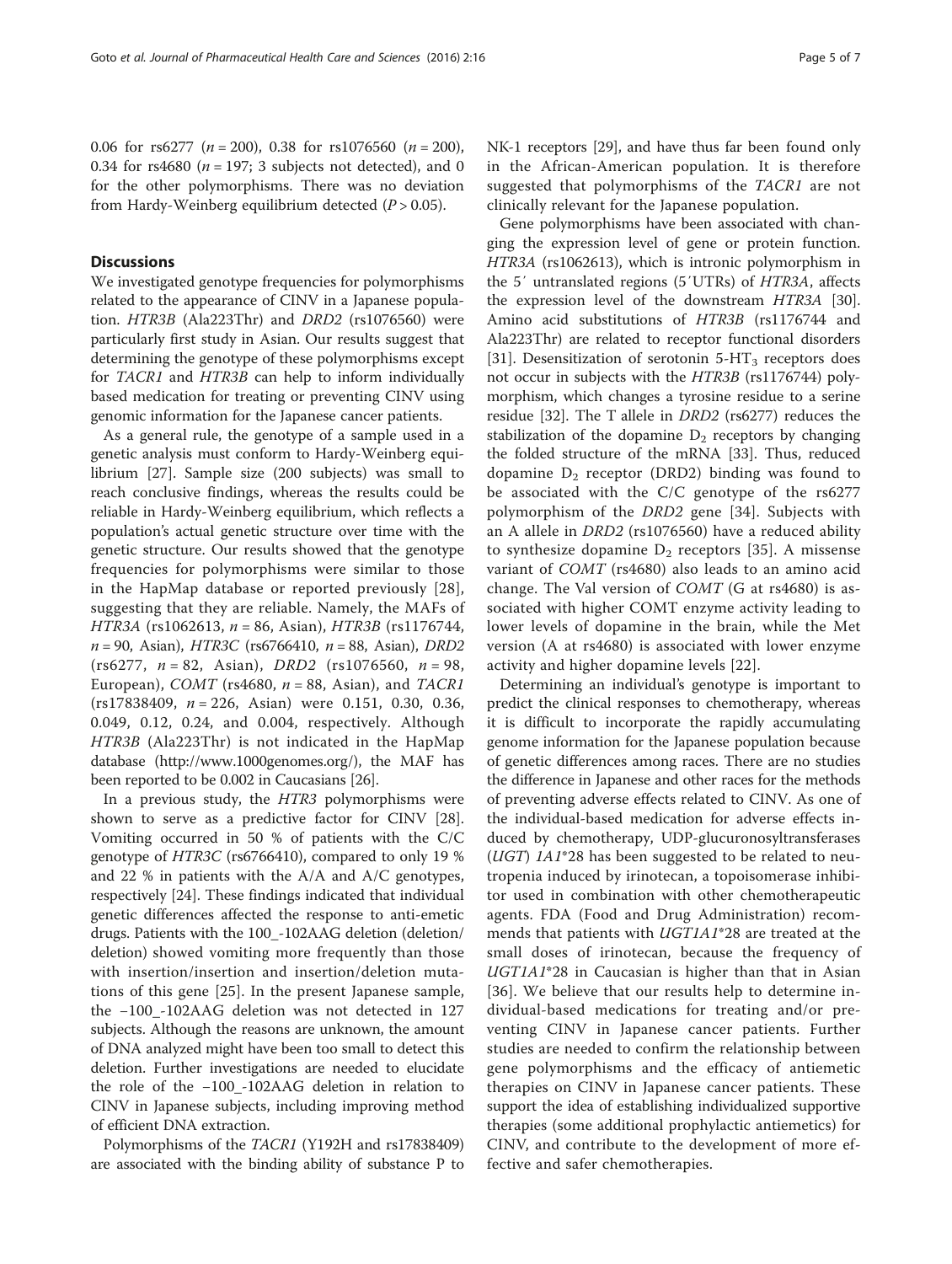# <span id="page-5-0"></span>Conclusions

We identified the genotype frequencies for polymorphisms related to the mechanism of appearance of CINV in Japanese subjects. Our study theoretically contributes to increasing the safety of chemotherapy with supportive therapy to prevent CINV and increase the QOL of cancer patients.

#### Abbreviations

5-HT, 5-hydroxytryptamine; ABCB1, ATP binding cassette subfamily B member 1; CINV, chemotherapy-induced nausea and vomiting; COMT, catechol-Omethyltransferase; DRD2, dopamine  $D_2$  receptors; HTR, serotonin 5-HT receptors; MAF, minor allele frequencies; NK-1, neurokinin-1; OPRM1, opioid receptor mu 1; PCR, polymerase chain reaction; QOL, quality of life; TACR1, tachykinin-1 receptors

#### Acknowledgments

This study was supported by The 'Academic Frontier' Project for Private Universities (2007–2011); Grants-in-Aid for Scientific Research C from the Ministry of Education, Culture, Sports, Science and Technology (MEXT) of Japan [24590219, 16K08421], and The Adaptable and Seamless Technology Transfer Program Through Target-driven R&D, Japan Science and Technology Agency [AS251Z03018]. We would like to thank Ms. Chihiro Murosaki, Ms. Rina Kishi, and all staff members of Faculty of Pharmacy, Meijo University that were involved in this study.

#### Authors' contributions

AG, HK, KY, TN, and YN designed the research. HK, MM, KI, YS, YN, and YH performed the research. AG and YS analyzed the data. AG, HK, YH, and YN wrote the article. All authors reviewed and edited the final report. All authors read and approved the final manuscript.

#### Competing interests

Yoshinori Hasegawa had received grant from Organization Astellas, Chugai and Eli Lilly, and speaker's bureau for Organization Boehringer, MSD and Eli Lilly; the remaining authors has no competing interests.

#### Ethics approval and consent to participate

The present study was performed in accordance with the protocol approved by Ethics Committee of Nagoya University Hospital (approval number: 465–4).

#### Author details

<sup>1</sup> Division of Clinical Sciences and Neuropsychopharmacology, Faculty and Graduate School of Pharmacy, Meijo University, 150 Yagotoyama, Tempaku-ku, Nagoya 468-8503, Japan. <sup>2</sup>Department of Neuropsychopharmacology and Hospital Pharmacy, Graduate School of Medicine, Nagoya University, 65 Tsurumai-cho, Showa-ku, Nagoya 466-8550, Japan. <sup>3</sup>Aichi Health Promotion Foundation, 1-18-4, Shimizu, Kita-ku, Nagoya 462-0844, Japan. <sup>4</sup>Faculty of Health and Nutrition, Shubun University, 6 Nikko-cho, Ichinomiya, Aichi 491-0938, Japan. <sup>5</sup>Department of Respiratory Medicine, Graduate School of Medicine, Nagoya University, 65 Tsurumai-cho, Showa-ku, Nagoya 466-8550, Japan.

#### Received: 28 March 2016 Accepted: 20 June 2016 Published online: 21 July 2016

#### References

- 1. Navari RM. Management of chemotherapy-induced nausea and vomiting: focus on newer agents and new uses for older agents. Drugs. 2013;73:249–62.
- Slatkin NE. Cannabinoids in the treatment of chemotherapy-induced nausea and vomiting: beyond prevention of acute emesis. J Support Oncol. 2007;5:1–9.
- 3. Hornby PJ. Central neurocircuitry associated with emesis. Am J Med. 2001; 111(Suppl 8A):106S–12S.
- 4. Rojas C, Slusher BS. Pharmacological mechanisms of  $5-HT<sub>3</sub>$  and tachykinin  $NK<sub>1</sub>$  receptor antagonism to prevent chemotherapy-induced nausea and vomiting. Eur J Pharmacol. 2012;684:1–7.
- Tyers MB, Freeman AJ. Mechanism of the anti-emetic activity of  $5-HT<sub>3</sub>$ receptor antagonists. Oncology. 1992;49:263–8.
- 6. Minami M, Endo T, Hamaue N, Hirafuji M. Serotonin and anticancer druginduced emesis. Yakugaku Zasshi. 2004;124:491–507.
- 7. Rojas C, Raje M, Tsukamoto T, Slusher BS. Molecular mechanisms of 5-HT<sub>3</sub> and NK<sub>1</sub> receptor antagonists in prevention of emesis. Eur J Pharmacol. 2014;722:26–37.
- 8. Basch E, Prestrud AA, Hesketh PJ, Kris MG, Feyer PC, Somerfield MR, et al. Antiemetics: American Society of Clinical Oncology clinical practice guideline update. J Clin Oncol. 2011;29:4189–98.
- Hesketh PJ, Grunberg SM, Gralla RJ, Warr DG, Roila F, de Wit R, Aprepitant Protocol 052 Study Group. The oral neurokinin-1 antagonist aprepitant for the prevention of chemotherapy-induced nausea and vomiting: a multinational, randomized, double-blind, placebo-controlled trial in patients receiving high-dose cisplatin–the Aprepitant Protocol 052 Study Group. J Clin Oncol. 2003; 21:4112–9.
- 10. Reeves DC, Lummis SC. The molecular basis of the structure and function of the 5-HT3 receptor: a model ligand-gated ion channel (review). Mol Membr Biol. 2002;19:11–26.
- 11. Davies PA, Pistis M, Hanna MC, Peters JA, Lambert JJ, Hales TG, et al. The 5-HT<sub>3B</sub> subunit is a major determinant of serotonin-receptor function. Nature. 1999;397:359–63.
- 12. Niesler B, Frank B, Kapeller J, Rappold GA. Cloning, physical mapping and expression analysis of the human  $5-HT<sub>3</sub>$  serotonin receptor-like genes HTR3C, HTR3D and HTR3E. Gene. 2003;310:101–11.
- 13. Thompson AJ, Lummis SC. 5-HT<sub>3</sub> receptors. Curr Pharm Des. 2006;12:3615-30.
- 14. Yaakob N, Malone DT, Exintaris B, Irving HR. Heterogeneity amongst 5-HT<sub>3</sub> receptor subunits: is this significant? Curr Mol Med. 2011;11:57–68.
- 15. Thompson AJ, Lummis SC. The 5-HT<sub>3</sub> receptor as a therapeutic target. Expert Opin Ther Targets. 2007;11:527–40.
- 16. Barrera NP, Herbert P, Henderson RM, Martin IL, Edwardson JM. Atomic force microscopy reveals the stoichiometry and subunit arrangement of 5-HT3 receptors. Proc Natl Acad Sci USA. 2005;102:12595–600.
- 17. Lummis SC. 5-HT<sub>3</sub> receptors. J Biol Chem. 2012;287:40239-45.
- 18. Niesler B, Walstab J, Combrink S, Möller D, Kapeller J, Rietdorf J, et al. Characterization of the novel human serotonin receptor subunits 5-HT3C, 5-HT3D, and 5-HT3E. Mol Pharmacol. 2007;72:8–17.
- 19. Jordan K, Schmoll HJ, Aapro MS. Comparative activity of antiemetic drugs. Crit Rev Oncol Hematol. 2007;61:162–75.
- 20. Takahashi T, Nakamura Y, Tsuya A, Murakami H, Endo M, Yamamoto N. Pharmacokinetics of aprepitant and dexamethasone after administration of chemotherapeutic agents and effects of plasma substance P concentration on chemotherapy-induced nausea and vomiting in Japanese cancer patients. Cancer Chemother Pharmacol. 2011;68:653–9.
- 21. Hesketh PJ. Chemotherapy-induced nausea and vomiting. N Engl J Med. 2008;358:2482–94.
- 22. Hosak L. Role of the COMT gene Val158Met polymorphism in mental disorders: a review. Eur Psychiatry. 2007;22:276–81.
- 23. Gregory RE, Ettinger DS. 5-HT<sub>3</sub> receptor antagonists for the prevention of chemotherapy-induced nausea and vomiting. A comparison of their pharmacology and clinical efficacy. Drugs. 1998;55:173–89.
- 24. Fasching PA, Kollmannsberger B, Strissel PL, Niesler B, Engel J, Kreis H, et al. Polymorphisms in the novel serotonin receptor subunit gene HTR3C show different risks for acute chemotherapy-induced vomiting after anthracycline chemotherapy. J Cancer Res Clin Oncol. 2008;134:1079–86.
- 25. Lehmann AS, Renbarger JL, McCormick CL, Topletz AR, Rouse C, Haas DM. Pharmacogenetic predictors of nausea and vomiting of pregnancy severity and response to antiemetic therapy: a pilot study. BMC Pregnancy Childbirth. 2013;13:132.
- 26. Tremblay PB, Kaiser R, Sezer O, Rosler N, Schelenz C, Possinger K, et al. Variations in the 5-hydroxytryptamine type3B receptor gene as predictors of the efficacy of antiemetic treatment in cancer patients. J Clin Oncol. 2003;21:2147–55.
- 27. Smits KM, Schouten JS, Smits LJ, Stelma FF, Nelemans P, Prins MH. A review on the design and reporting of studies on drug-gene interaction. J Clin Epidemiol. 2005;58:651–4.
- 28. Pud D, Har-Zahav G, Laitman Y, Rubinek T, Yeheskel A, Ben-Ami S, et al. Association between variants of 5-hydroxytryptamine receptor 3C (HTR3C) and chemotherapy-induced symptoms in women receiving adjuvant treatment for breast cancer. Breast Cancer Res Treat. 2014;144:123–31.
- 29. Randolph GP, Simon JS, Arreaza MG, Qiu P, Lachowicz JE, Duffy RA. Identification of single-nucleotide polymorphisms of the human neurokinin 1 receptor gene and pharmacological characterization of a Y192H variant. Pharmacogenomics J. 2004;4:394–402.